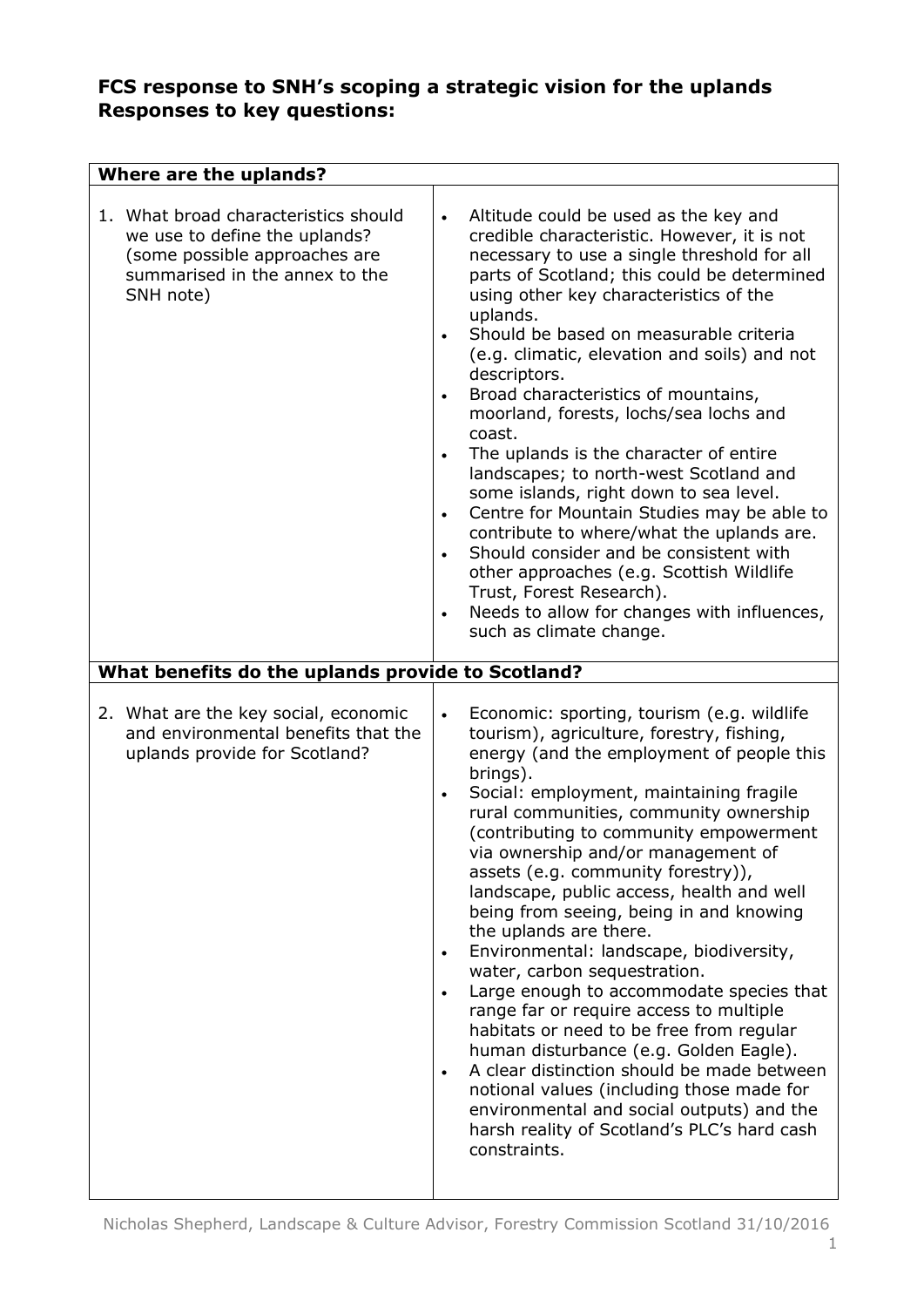| 3. How can upland land use help to<br>prevent or reduce the impacts of<br>climate change?                                                                                                                            | $\bullet$<br>$\bullet$<br>$\bullet$<br>$\bullet$<br>$\bullet$<br>$\bullet$<br>$\bullet$<br>$\bullet$ | Benefits of woodland creation, including<br>productive and native woodlands, and<br>conserving existing woodlands, especially<br>under continuous cover management<br>systems.<br>Carbon storage in forest and peatlands<br>Land management for slowing surface and<br>below ground water flows downstream.<br>Provision of renewable energy<br>Large landscape scale upland habitats to<br>mitigate downstream effects.<br>Promotion of land uses that are at least<br>carbon neutral.<br>Develop the potential of upland areas to be<br>carbon sinks in the future.<br>Consider the potential future impacts of<br>climate change on the uplands; how that<br>may impact / affect future land use / land<br>use balance (e.g. predictions that farming<br>may go further up the hill).                                                                                                                                                                |
|----------------------------------------------------------------------------------------------------------------------------------------------------------------------------------------------------------------------|------------------------------------------------------------------------------------------------------|---------------------------------------------------------------------------------------------------------------------------------------------------------------------------------------------------------------------------------------------------------------------------------------------------------------------------------------------------------------------------------------------------------------------------------------------------------------------------------------------------------------------------------------------------------------------------------------------------------------------------------------------------------------------------------------------------------------------------------------------------------------------------------------------------------------------------------------------------------------------------------------------------------------------------------------------------------|
| What should an upland vision include?                                                                                                                                                                                |                                                                                                      |                                                                                                                                                                                                                                                                                                                                                                                                                                                                                                                                                                                                                                                                                                                                                                                                                                                                                                                                                         |
| 4. A strategic vision could inform<br>decisions about the balance<br>between different land uses in<br>different parts of the uplands. What<br>are the key choices that an upland<br>vision should address, and why? | $\bullet$<br>$\bullet$<br>$\bullet$<br>$\bullet$<br>$\bullet$                                        | A strategic vision should recognise the<br>options for economic use of the uplands<br>(livestock farming, sporting, forestry,<br>energy) and try to articulate how public<br>benefits (including landscape, access,<br>nature conservation and climate change)<br>can be maximised.<br>It should be clear about the benefits of land<br>use choices. For example, for carbon<br>capture and climate change mitigation<br>benefits, wooded landscapes have greater<br>potential than open moorland landscapes.<br>Upland areas should focus on society/public<br>interests and promote access/benefits for<br>the majority not the minority.<br>Consideration of land uses that have the<br>potential to enhance economic potential<br>and make a positive contribution to land<br>use balance.<br>Short term benefits should be of lower<br>priority than longer term ones, especially<br>those that help to mitigate future climate<br>change impacts. |
| 5. Are there any other topics or issues<br>that should be included in an<br>upland vision, and if so why?                                                                                                            | $\bullet$                                                                                            | A description of the trends and changes to<br>the uplands say over the last 20 years, as<br>background to inform the future direction<br>of travel.                                                                                                                                                                                                                                                                                                                                                                                                                                                                                                                                                                                                                                                                                                                                                                                                     |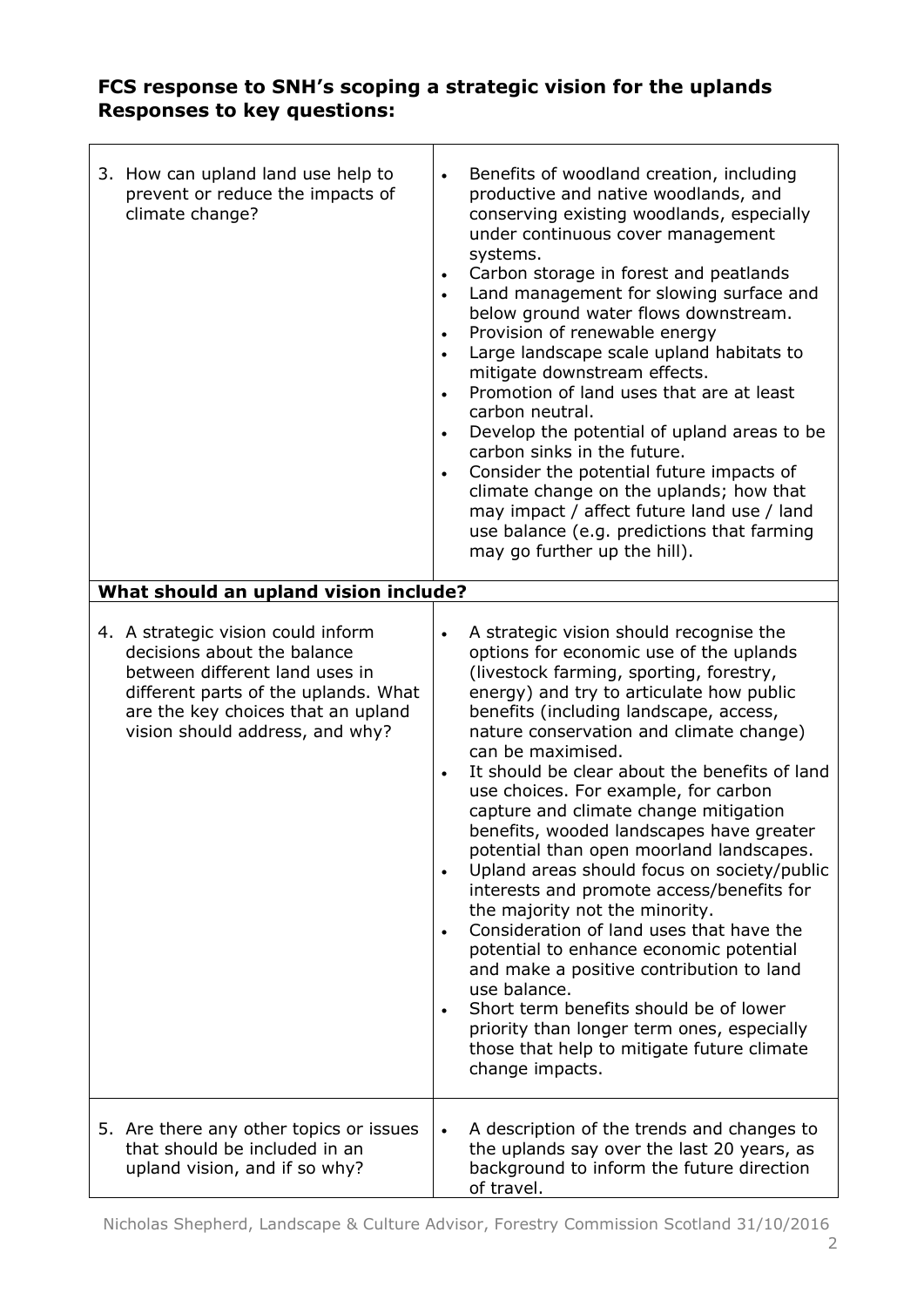|                                                                                                                                                                                           | Balance between delivery of benefits and<br>$\bullet$<br>concepts of landscape quality.<br>Recognition that current upland areas are<br>$\bullet$<br>not necessarily the result of achieving their<br>natural climax of species and habitats (i.e.<br>loss of natural woodland) nor are they<br>perfect and cannot be 'improved'.<br>Some habitats in the uplands are degraded<br>$\bullet$<br>and their recovery is expensive or<br>unachievable. These should be clearly<br>recognised and habitat changes<br>encouraged where the new use is of<br>greater benefit: to reduce impacts of future<br>climate change, to increase public use or<br>benefit, to reduce negative impacts on<br>other habitats, species etc.<br>The effective management of pests and<br>$\bullet$<br>diseases - both of trees and other plants -<br>without which any vision for the uplands<br>could be impacted.<br>An appreciation of the cultural development<br>$\bullet$<br>and attributes of upland areas, to place the<br>landscape in context with its people. |  |  |  |
|-------------------------------------------------------------------------------------------------------------------------------------------------------------------------------------------|-------------------------------------------------------------------------------------------------------------------------------------------------------------------------------------------------------------------------------------------------------------------------------------------------------------------------------------------------------------------------------------------------------------------------------------------------------------------------------------------------------------------------------------------------------------------------------------------------------------------------------------------------------------------------------------------------------------------------------------------------------------------------------------------------------------------------------------------------------------------------------------------------------------------------------------------------------------------------------------------------------------------------------------------------------|--|--|--|
| 6. Are there any topics or issues that<br>should be excluded from an upland<br>vision, and if so why?                                                                                     | It should exclude any spatial planning that<br>seeks to prescribe the balance between<br>landuses. This is better done at the local or<br>regional level. Trying to do this would lead<br>to polarised positions rather than the<br>desired integration of land uses.<br>Use of land for military training or defence.                                                                                                                                                                                                                                                                                                                                                                                                                                                                                                                                                                                                                                                                                                                                |  |  |  |
| How should the vision be developed?                                                                                                                                                       |                                                                                                                                                                                                                                                                                                                                                                                                                                                                                                                                                                                                                                                                                                                                                                                                                                                                                                                                                                                                                                                       |  |  |  |
| 7. Which stakeholders do you think it<br>would be particularly important to<br>involve, and how? Would particular<br>approaches be needed, for<br>example, to reach particular<br>groups? | Potentially, everyone who lives, invests,<br>$\bullet$<br>plays, visits and works in the upland area.<br>Generally, the process should be inclusive<br>$\bullet$<br>and conclusive and provide clear direction.<br>Owners, land managers,<br>$\bullet$<br>sporting/agricultural tenants and crofters.<br>Local communities especially all those who<br>$\bullet$<br>make a living from the area.<br>Community groups that have an interest in<br>$\bullet$<br>an upland area, whether for access, pursue<br>an activity or who live in the area.<br>Special interest groups who contribute to<br>$\bullet$<br>positive outcomes through their<br>involvement (therefore excluding all that<br>cause harm or pursue or support illegal<br>activities).<br>Representatives of main landuses and<br>$\bullet$<br>public benefits e.g. CONFOR, Woodland                                                                                                                                                                                                   |  |  |  |